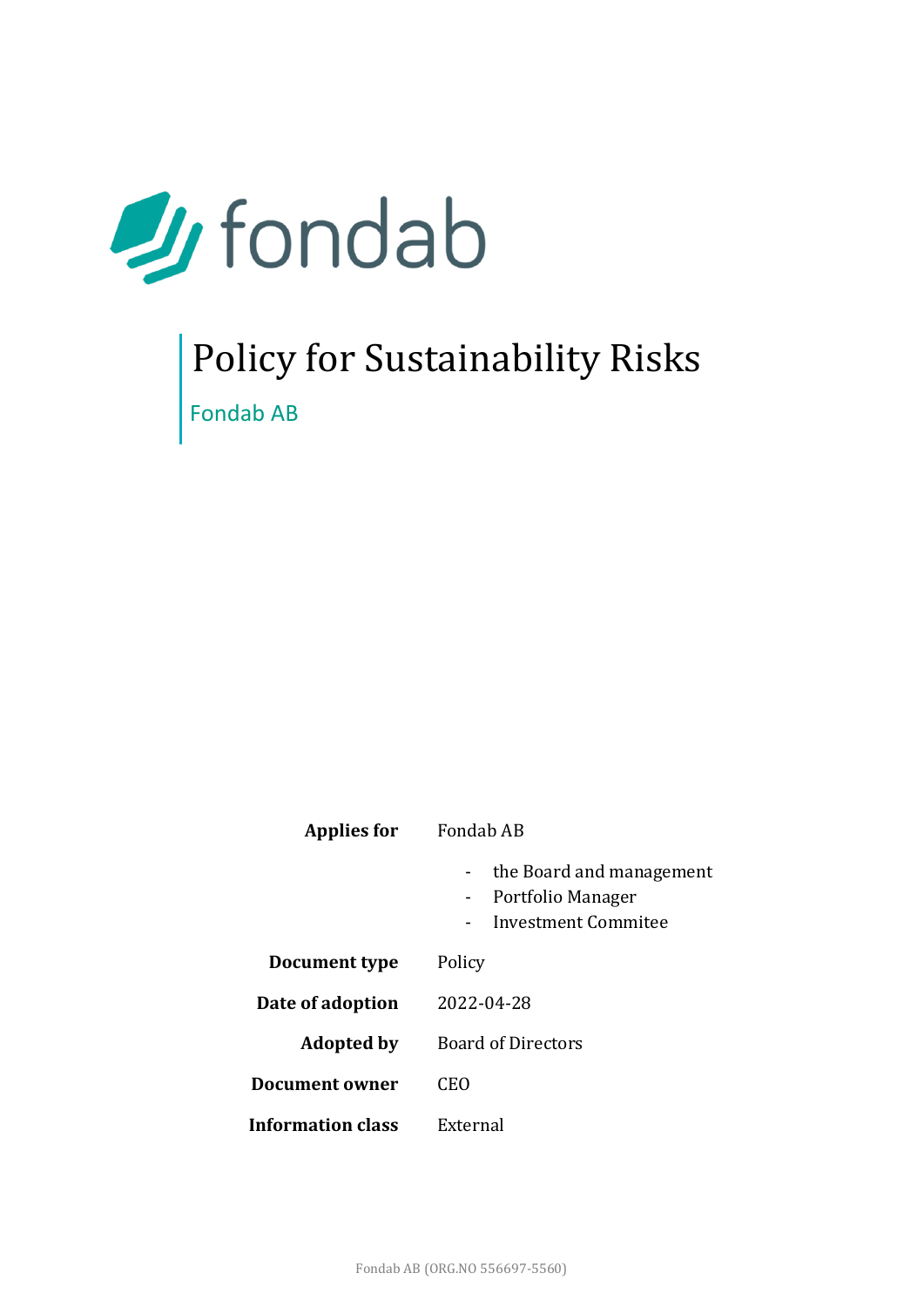# **Version**

| Date       | <b>Version</b> | <b>Section</b> | <b>Adiustments</b> | Performed by |
|------------|----------------|----------------|--------------------|--------------|
| 2022-04-28 | 1.0            | All sections   | l Initial version  | FCG          |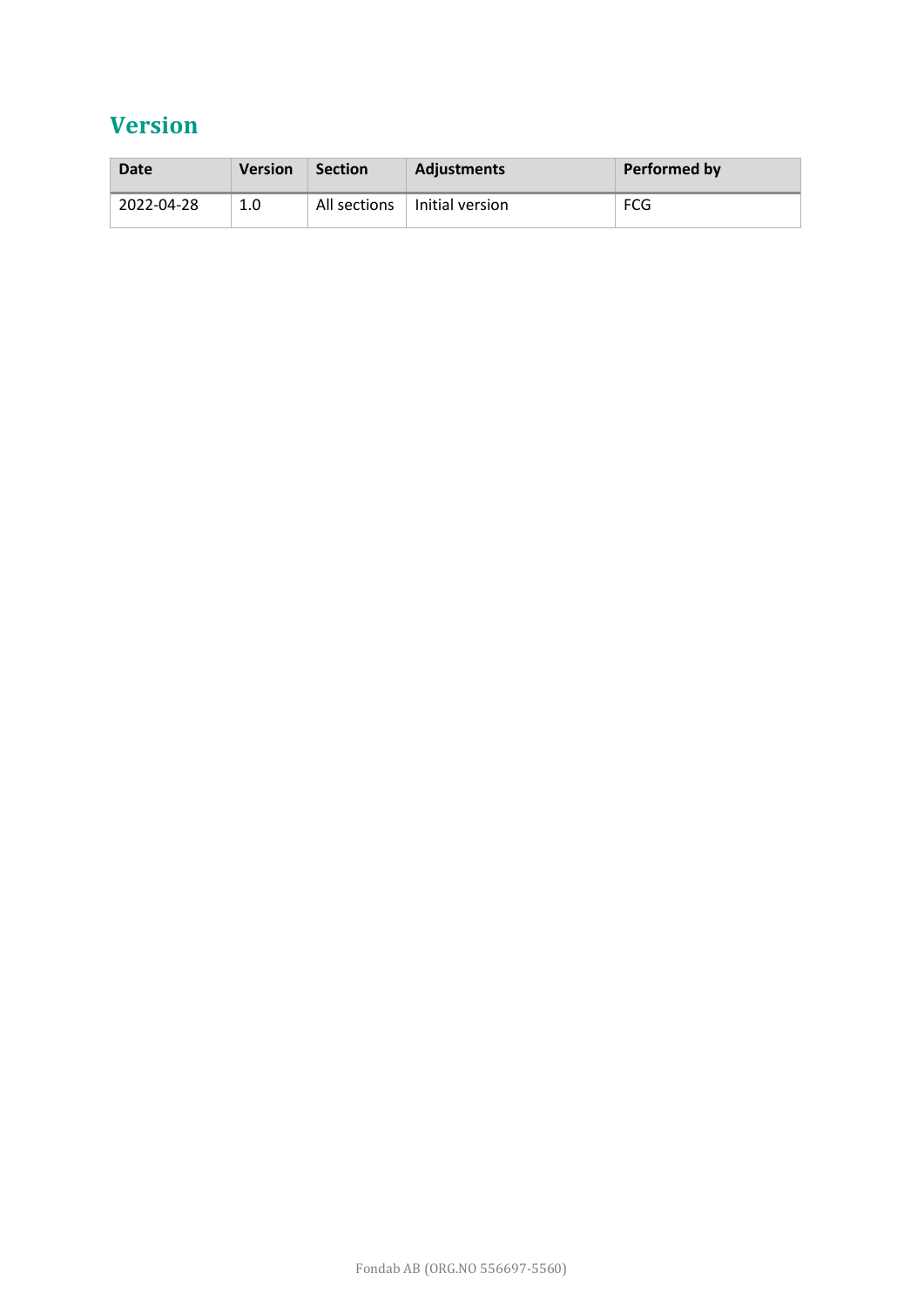#### **Table of Contents**

|               | 1.1 |                                                                                           |  |
|---------------|-----|-------------------------------------------------------------------------------------------|--|
|               | 1.2 |                                                                                           |  |
|               | 1.3 |                                                                                           |  |
|               | 1.4 |                                                                                           |  |
| $\mathcal{L}$ |     |                                                                                           |  |
|               | 2.1 |                                                                                           |  |
|               | 2.2 | Assessment of impacts of sustainability risks on the returns of the financial products  4 |  |
|               | 2.3 |                                                                                           |  |
|               | 2.4 | Remuneration policy in relation to the integration of sustainability risks 4              |  |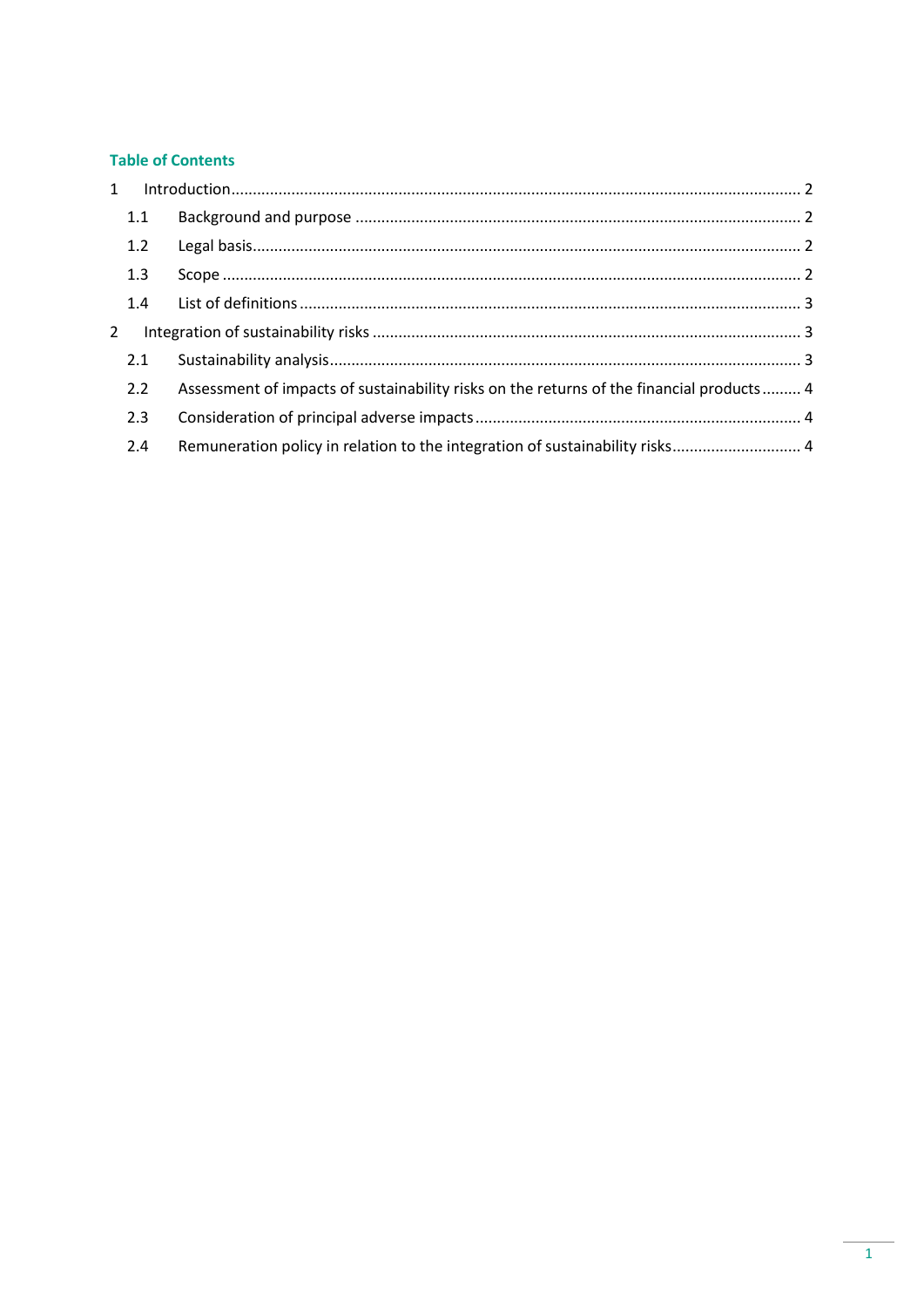# <span id="page-3-0"></span>**1 Introduction**

# <span id="page-3-1"></span>**1.1 Background and purpose**

Fondab AB ("**FONDAB**" or "the **Company**") is an investment firm which provides portfolio management services as one of many services. The Company provides portfolio management through various model portfolios. Each model portfolio has one responsible portfolio managers. The direction of each model portfolio is decided by FONDAB's Investment Committee.

This Policy contain the Company's principles and strategies regarding the integration of sustainability risks in the portfolio management process. Through this Policy, FONDAB aims to disclose information regarding such sustainability integration in a clear and transparent way to its customers and other stakeholders.

This Policy applies to all employees and contractors of the Company in their contact and work with FONDAB's portfolio management. This Policy shall be reviewed at least annually and shall be adopted by the Board.

This Policy shall be externally published on the Company's website. CEO is responsible for ensuring that the latest version of this Policy is published after the annual adaptation made by the Board.

# <span id="page-3-2"></span>**1.2 Legal basis**

In the Company's role as a provider of portfolio management services, FONDAB falls under the definition of a financial market participant under Regulation (EU) 2019/2088 on sustainability‐related disclosures in the financial services sector (the Sustainable Finance Disclosure Regulation, "SFDR")<sup>1</sup>.

As a financial market participant, FONDAB is obliged to disclose how the Company integrates sustainability risks in their investment decision-making process. Such information shall be made available by publication on the financial market participant's website.

Further requirements which follow from SFDR states that the Company shall also disclose information regarding their consideration of adverse impacts of investment decisions on sustainability factors, along with their remuneration policy in relation to the integration of sustainability risks.

# <span id="page-3-3"></span>**1.3 Scope**

This Policy only describe the integration of sustainability risks in the portfolio management process within the Company. This means that the integration of sustainability risks focuses on risks of which the customers of the Company could be exposed to which could have an effect on the expected return on and performance of the portfolio. Thus, this Policy does not take into consideration potential sustainability risks which FONDAB can be exposed to as a company.

Further, this Policy does not aim to fully disclose all pre-contractual information in relation to sustainability risks for the Company's customer. Complete information regarding the portfolio management service is always provided in the Key Investor Information Document.

<sup>1</sup> REGULATION (EU) 2019/2088 OF THE EUROPEAN PARLIAMENT AND OF THE COUNCIL of 27 November 2019 on sustainability‐related disclosures in the financial services sector.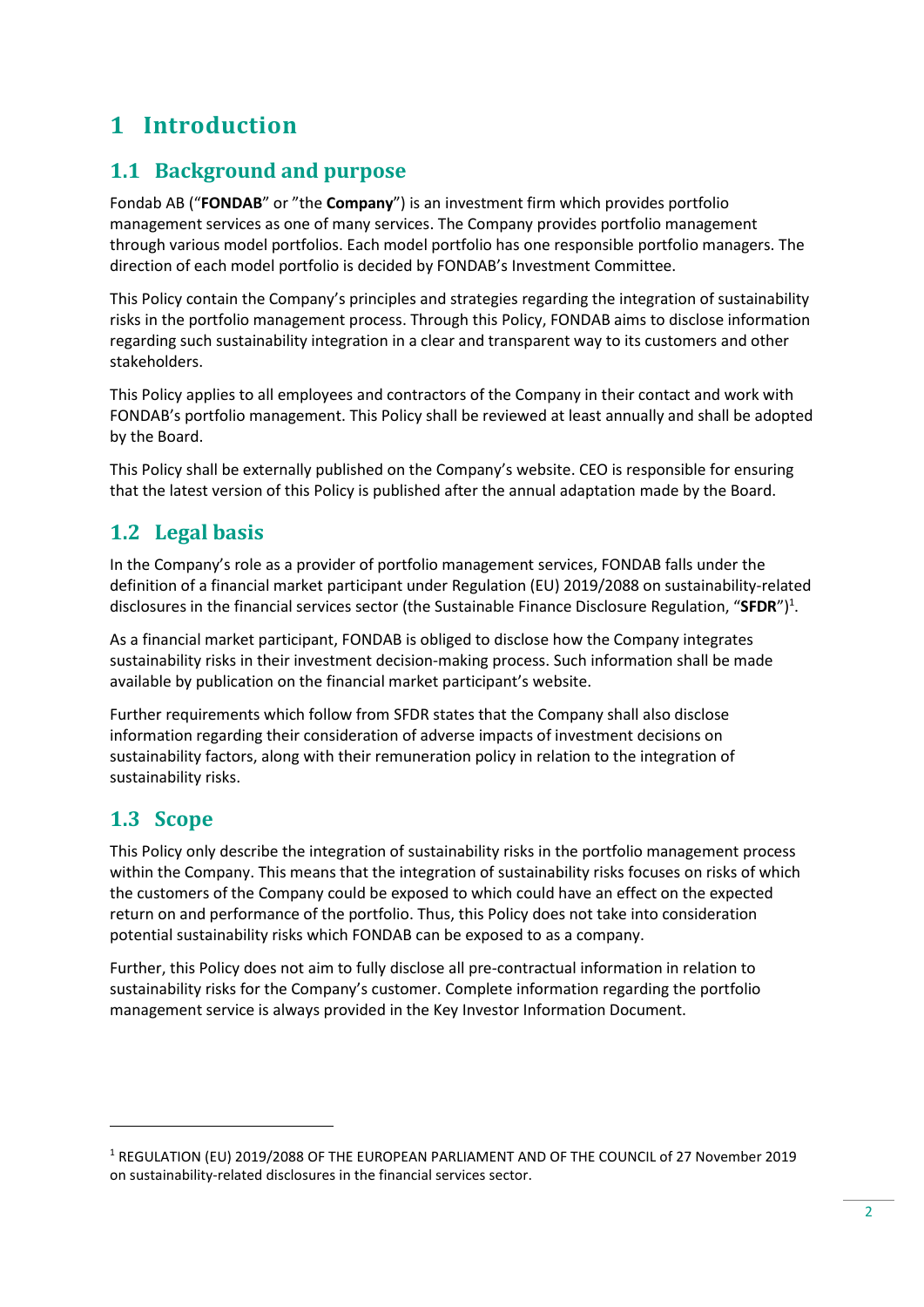# **List of definitions**

#### <span id="page-4-0"></span>**ESG**

Environmental, social and governance factors.

#### **Financial Products**

- (a) a portfolio managed in accordance with Directive 2014/65/EU;
- (b) an alternative investment fund (AIF);
- (c) an IBIP;
- (d) a pension product;
- (e) a pension scheme;
- (f) a UCITS; or
- (g) a PEPP.

#### **Sustainability Factor**

Environmental, social and employee matters, respect for human rights, anti‐corruption and anti‐bribery matters.

#### **Sustainability Risk**

An environmental, social or governance event or condition that, if it occurs, could cause an actual or a potential material negative impact on the value of the investment.

#### **Principal Adverse Impacts (PAI)**

The negative consequences on sustainability factors which follow from an investment decision or financial advice made by a financial institution.

# <span id="page-4-1"></span>**2 Integration of sustainability risks**

### <span id="page-4-2"></span>**2.1 Sustainability analysis**

It is the responsibility of the portfolio manager to continuously analyze and evaluate the Company's portfolios and how the underlying financial instrument of the portfolio performs.

When proposing changes to the composition of financial instruments of a portfolio, the portfolio manager presents the basis for the proposed changes to the Company's Investment Committee. Each new portfolio management model or model portfolio must be approved by the investment committee and be documented in written minutes.

Discussions in the Investment Committee shall take into account relevant sustainability risks when such factors are deemed relevant for the assessment of the long-term profitability of the portfolio and its performance.

When the portfolio manager stands before the decision to choose between two similar financial instruments which are assessed as having an equivalent potential return, risk, exposure, investment strategy, characteristics etc, the portfolio manager shall choose the financial instrument with the highest ESG-score. For this decision FONDAB uses data from Morningstar via their analysis tool Morningstar Direct.